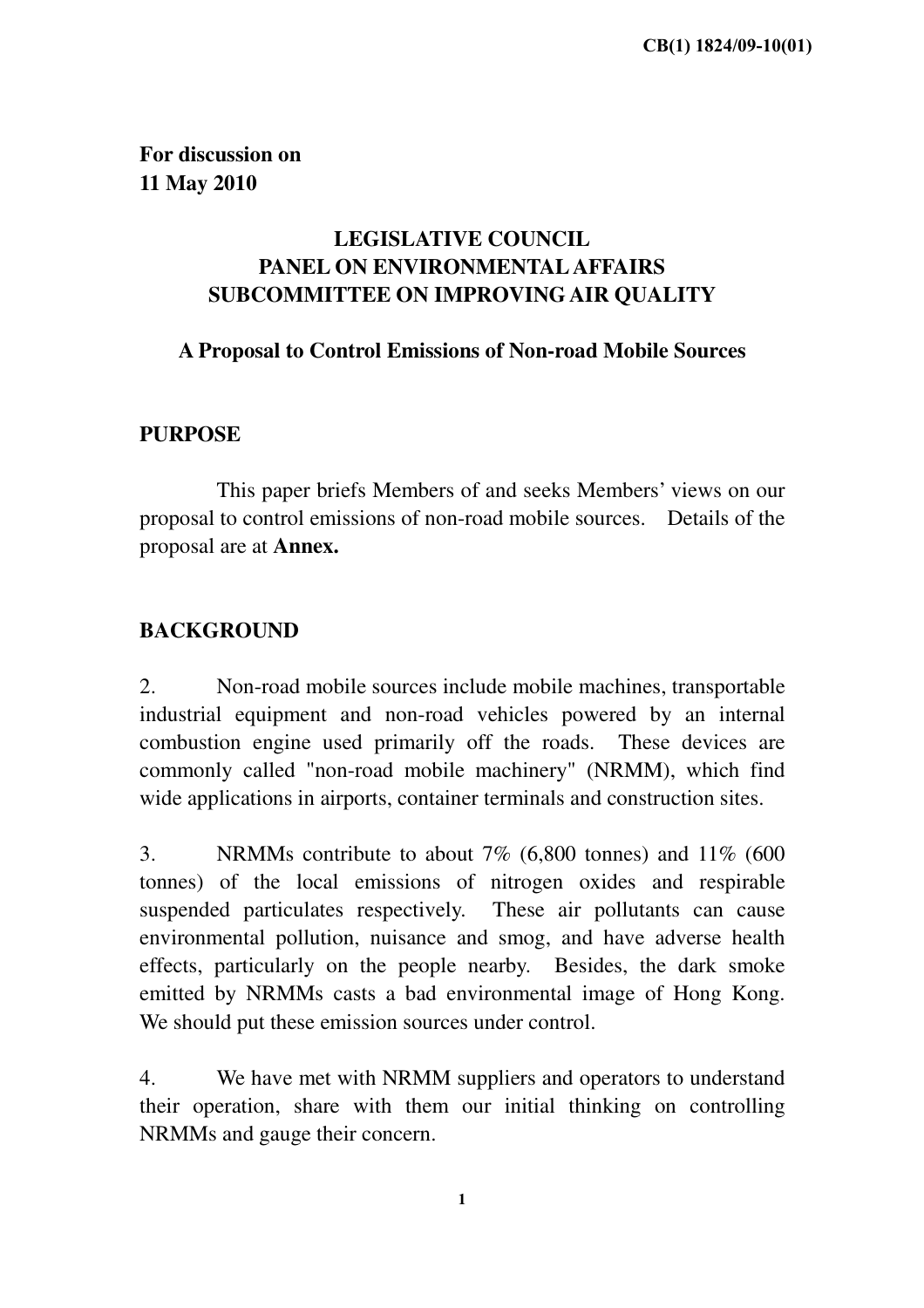## **KEY PROPOSALS**

5. Having regard to the trades' initial feedback and making reference to the practices of other advanced countries, we propose to put in place a control scheme under which NRMMs imported (except those for re-export) into Hong Kong or manufactured locally for placing on Hong Kong market shall comply with a set of statutory emission standards, which are broadly in line with the emission standards of the European Union, the United States and Japan (these standards are of similar stringency).

6. As with other advanced countries, we do not propose to subject in-use NRMMs to emission control at this stage because of the lack of a database for in-use NRMMs similar to the registration database for vehicles.

# **CONSULTATION WITH STAKEHOLDERS**

7. We launched on 3 May 2010 a two-month focused consultation targeting the following stakeholders-

- (a) owners and operators of NRMMs, namely, operators in the airport, container terminals and construction sites; and
- (b) suppliers of NRMMs, including authorized dealers, importers, dealers and lessors of both first-hand and used NRMMs.

8. The Advisory Council on the Environment and green groups will also be consulted.

# **ACTION PLAN**

9. Upon conclusion of the consultation exercise on 5 July 2010, we will finalise the proposal in the light of the consultation findings towards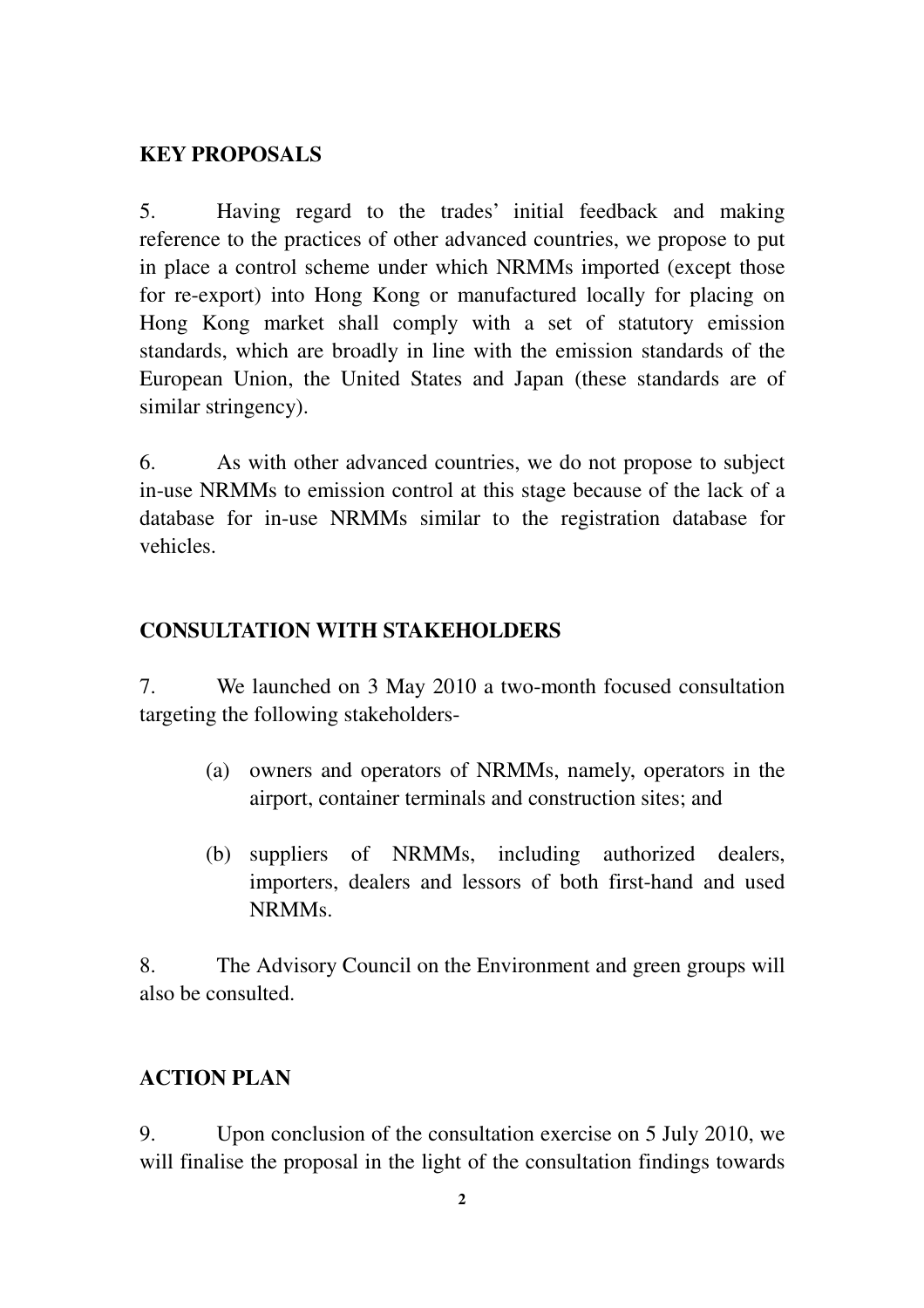the second half of 2010. Our plan is to initiate the necessary legislative procedures within 2011 for implementing the proposed scheme.

# **ADVICE SOUGHT**

10. Members are invited to provide comments on our proposal for controlling emissions of non-road mobile sources.

**Environment Bureau/Environmental Protection Department May 2010**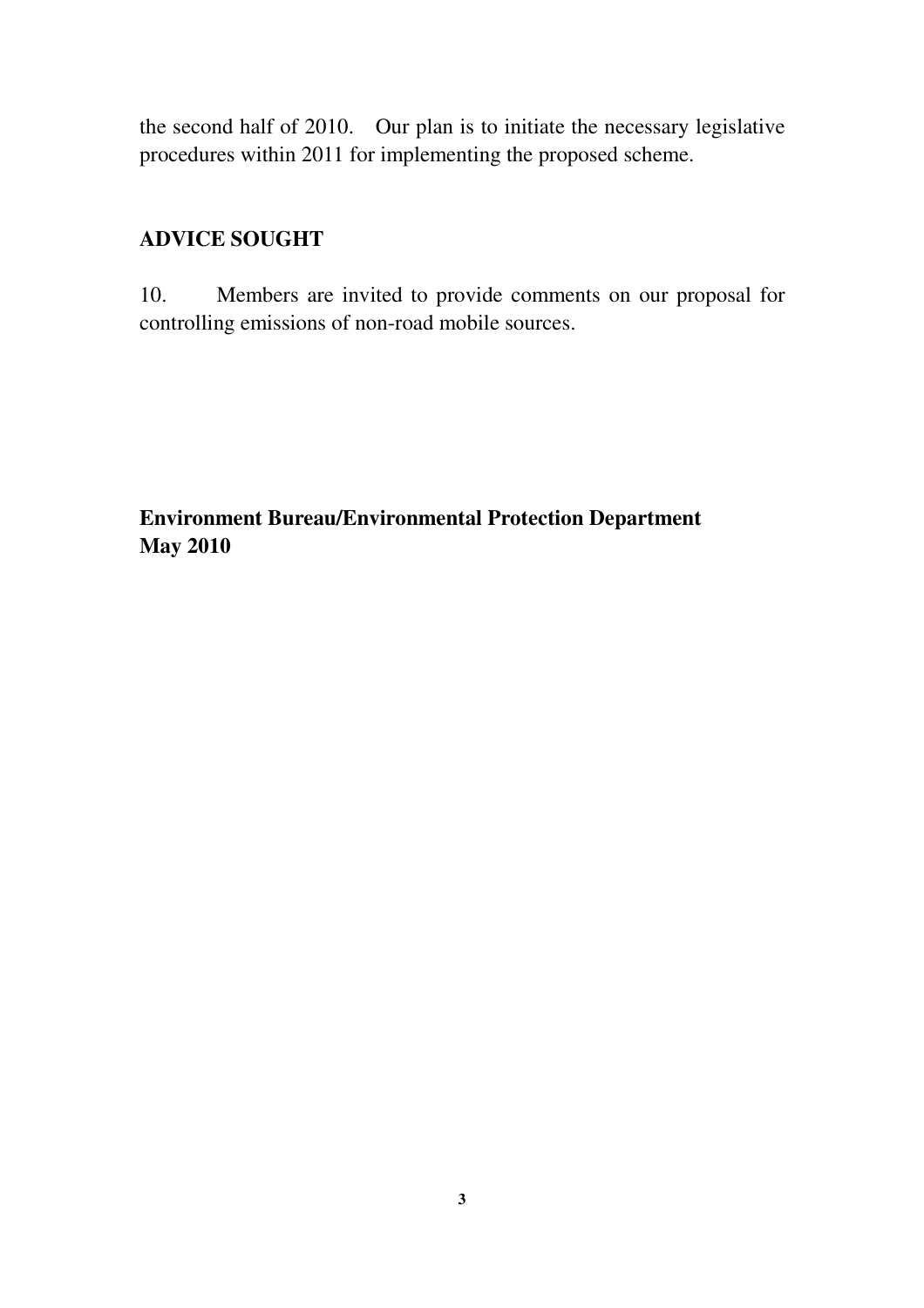#### **Annex**

## **A Proposal to Control Emissions of Non-road Mobile Sources**

#### **INTRODUCTION**

This document outlines the Government's proposal to control emissions of non-road mobile sources in Hong Kong.

### **BACKGROUND**

#### **The Issue in Hong Kong**

2. Non-road mobile sources include mobile machines, transportable industrial equipment and non-road vehicles powered by an internal combustion engine used primarily off the roads. These devices are commonly called **"non-road mobile machinery" (NRMM)**, which find wide applications in the airport, container terminals and construction sites. The following are common examples of NRMMs -

| <b>Application</b> | <b>Example of NRMM</b>                                                            |  |
|--------------------|-----------------------------------------------------------------------------------|--|
| airport            | ground service equipment                                                          |  |
|                    | such as aircraft tractors, deck                                                   |  |
|                    | loaders, etc.                                                                     |  |
| container terminal | mobile cargo handling<br>equipment such as gantry<br>cranes, reach stackers, etc. |  |
| construction site  | mobile<br>construction<br>equipment such as loaders,<br>excavators, etc.          |  |

3. There are about 13,500 units of NRMMs operating in Hong Kong, among which 11,300 units are operating at construction sites, 1,600 units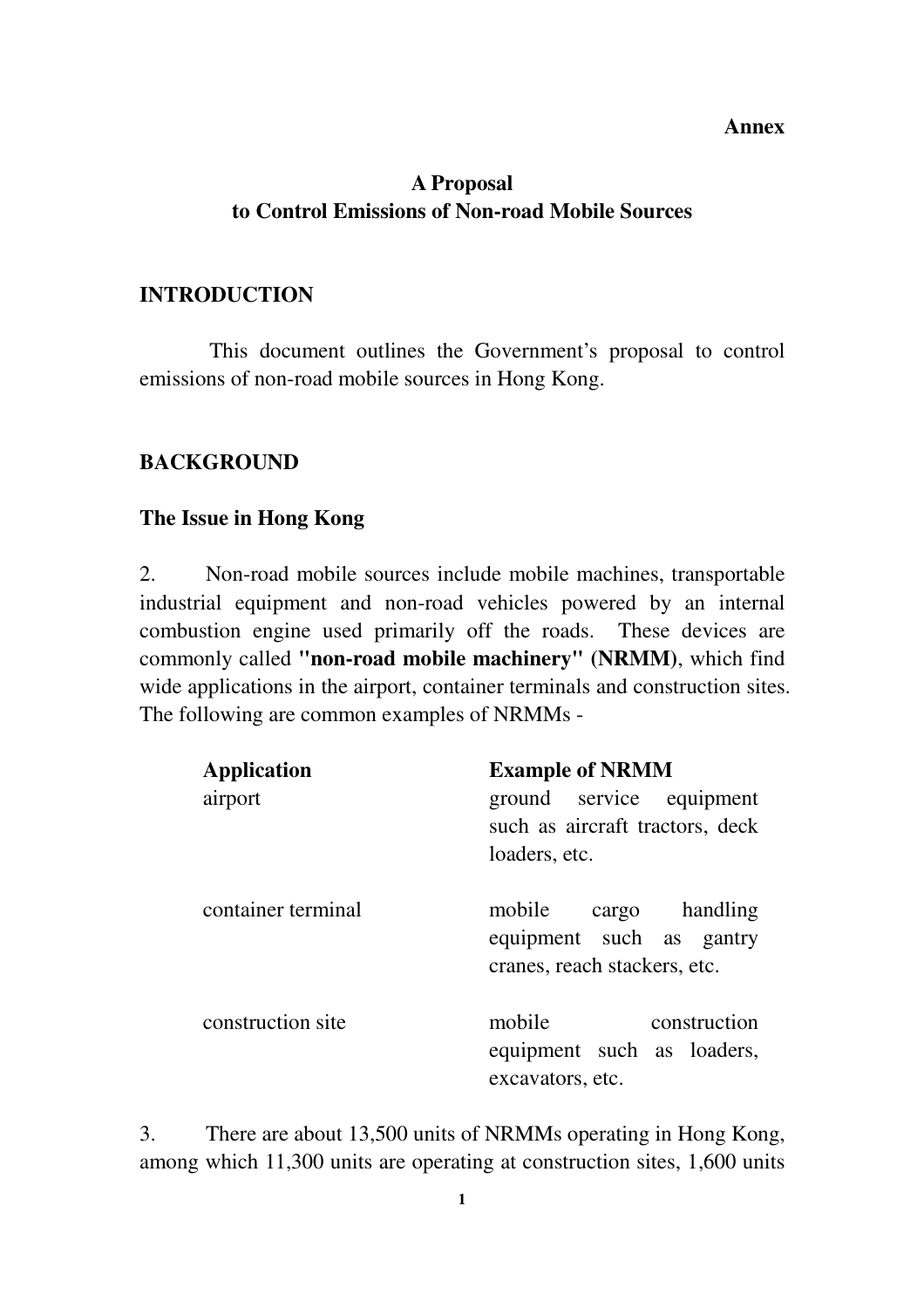at the airport and 600 units at container terminals. 70% of them are from Japan. The rest come from the US (9%), the EU (9%), the Mainland (5%) and other countries (7%). The estimated average age and average service life of these NRMMs are about 8 years and 14 years respectively.

4. Based on the information gathered from the relevant trades, most of the NRMMs in Hong Kong are imported, some being new while others used. Operators at the airport and container terminals normally acquire new NRMMs, whereas construction works contractors are more likely to acquire used ones. It is also a common practice for construction works contractors to lease from local lessors large construction equipment such as bulldozers, excavators, front-end loaders, mobile generators, etc. Moreover, construction works contractors will bring in from overseas specialist construction machinery such as tunnel-boring machines and huge excavators, which will be shipped out of Hong Kong after the completion of the relevant works.

5. Local NRMM dealers (especially dealers of used NRMMs) are also active in the business of re-exporting imported NRMMs. Some have suggested the majority (over 90%) of the imported used NRMMs would be re-exported to the Mainland, whereas the rest would be placed on the local market for sale or for lease. Unlike brand-new NRMMs, used NRMMs seldom come with certificates or catalogs that could give information on their design emission standards.

#### **Environmental Impacts**

ׇ֬֒

6. At present, NRMMs do not need to comply with statutory emission standards as a prerequisite for entering the local market. They are not subject to any legislative air pollutant emission control, except that they must not cause air nuisance and the diesel-driven ones must use diesel with a sulphur content not higher than  $0.005\%$ <sup>1</sup>.

7. The total emissions from the NRMMs in construction sites,

<sup>&</sup>lt;sup>1</sup> In accordance with the air pollution abatement provisions under the Air Pollution Control Ordinance, Cap. 311, and the maximum liquid fuel oil sulphur content prescribed in the Air Pollution Control (Fuel Restriction) Regulations, Cap. 311I.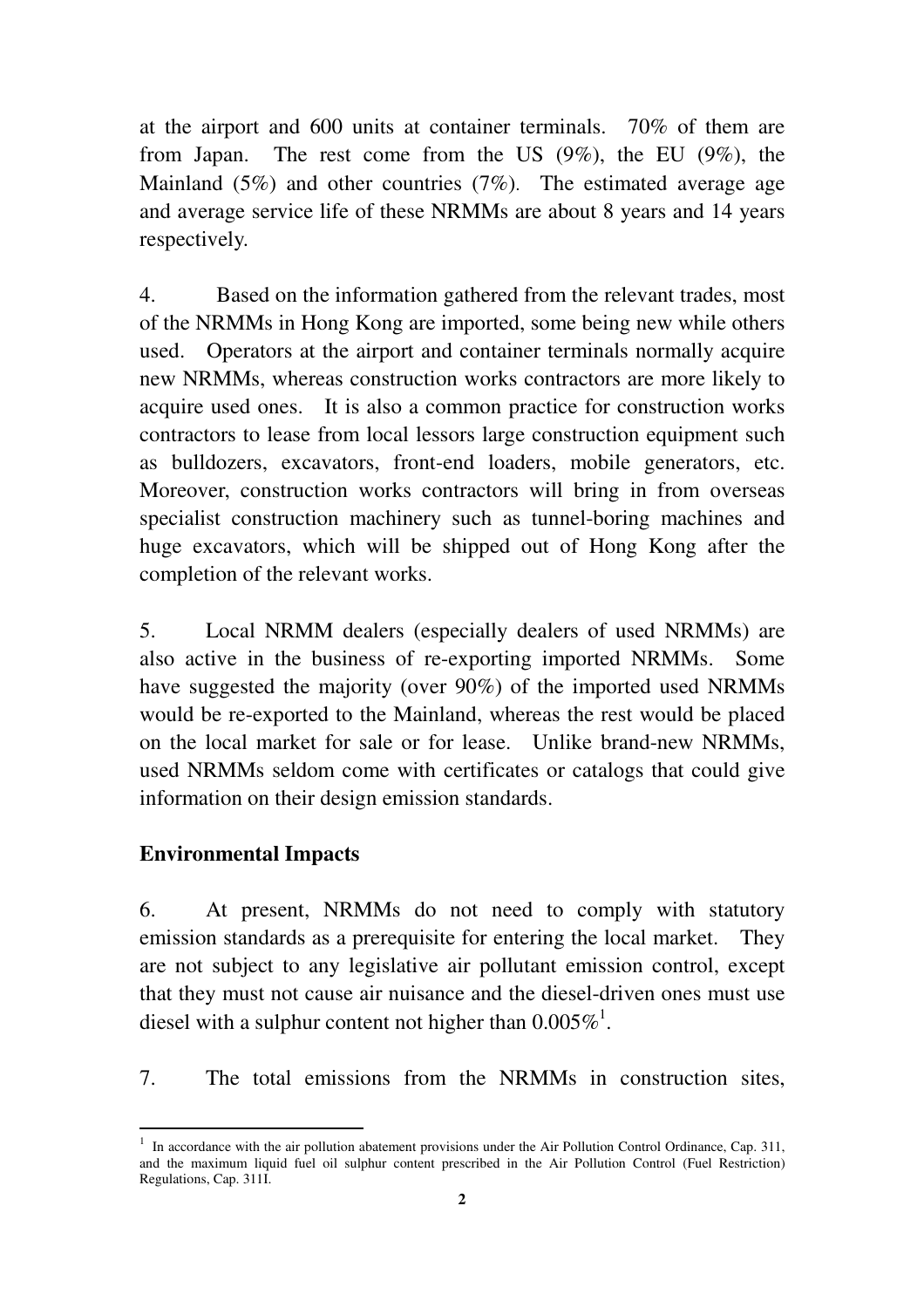airport and container terminals contributed to about 7% (6,800 tonnes) and 11% (600 tonnes) of the local emissions of nitrogen oxides  $(NO_x)$  and respirable suspended particulates (RSP) respectively. These emissions are air pollutants which can cause environmental pollution, nuisance and smog, and have adverse health effects, particularly on the people nearby. Besides, the dark smoke emitted by NRMMs casts a bad environmental image of Hong Kong. Therefore, the environmental impacts should not be ignored. We should thus put these emission sources under control.

## **Control in the Mainland and Overseas Countries**

8. The Mainland and overseas countries including the US, Canada, the EU and Japan have already taken steps to control NRMM emissions. NRMMs manufactured in or imported into these countries for local use, or placed on their market are required to meet certain statutory emission standards. The emission standards of the US, the EU, Japan and Canada are of similar stringency. Compared with the emission standards of the three places, the emission standard of the Mainland is less stringent. Apart from the fulfillment of emission requirement, for which approval by the relevant authorities is necessary, these countries also require labels to be affixed to the NRMMs for identification.

9. It is not a common practice to control the emission of in-use NRMMs. The reason could be the lack of their identification records, which are essential for implementing an in-use control scheme. Only California has introduced legislation to control emissions from mobile cargo handling equipment operated at ports and to reduce emissions from in-use non-road diesel vehicles<sup>2</sup>. To implement and enforce the scheme, California has set up a registration system for all of the 180,000 units of in-use NRMMs concerned and would monitor the retrofit status of all the NRMM fleets.

10. A summary of non-road control schemes in different countries is at **Appendix A**.

ׇ֬֒

<sup>&</sup>lt;sup>2</sup> The Regulation for Mobile Cargo Handling Equipment requires diesel cargo handling equipment, irrespective of being new or in-use, operated at California's ports to meet prevailing emission standards. The **Regulation to Reduce Emissions from In-use Off-road Diesel Vehicles** requires non-road diesel fleets operated in California to meet fleet average emission targets by exhaust retrofits, and to accelerate turnover to newer, cleaner engines.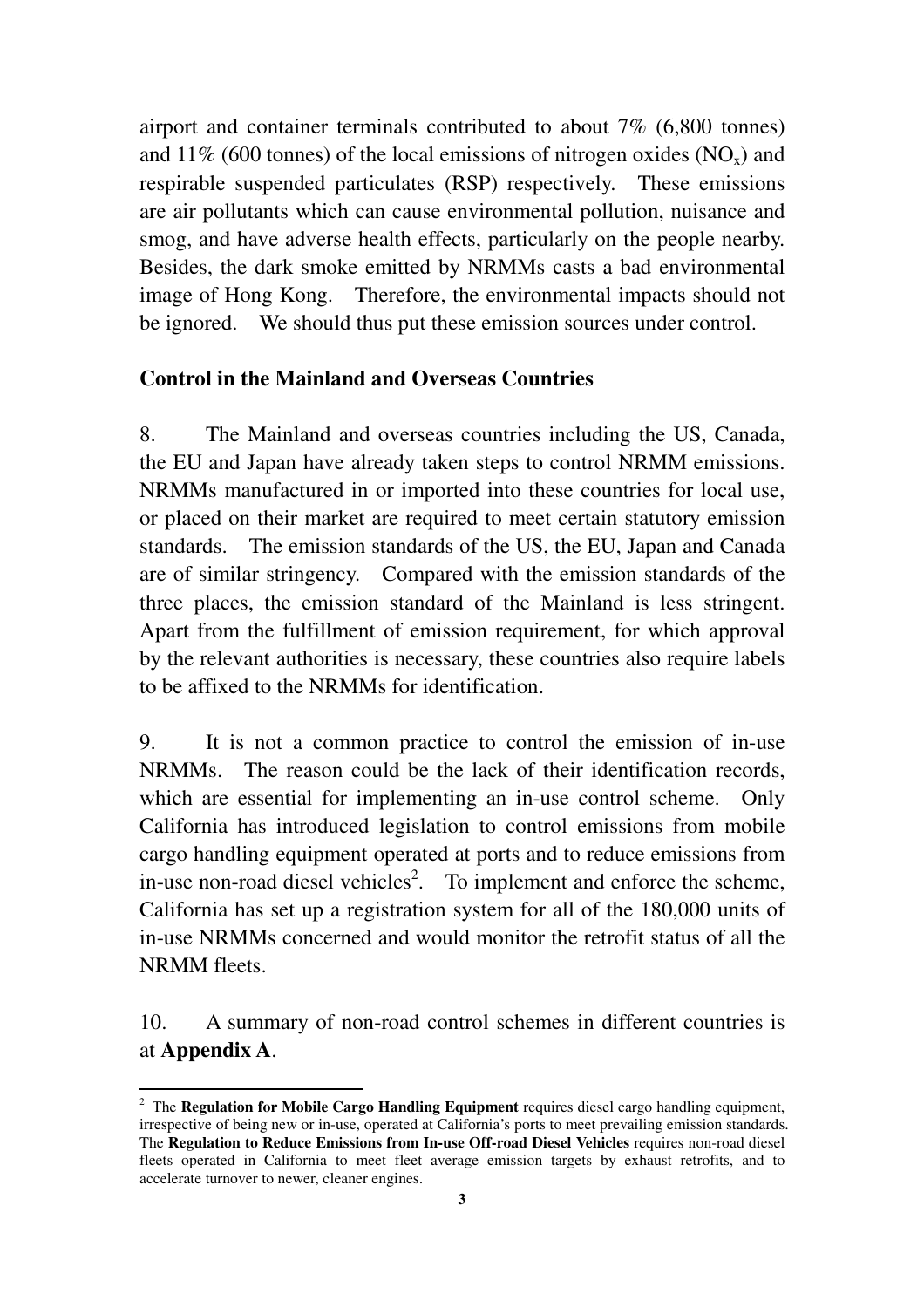## **PROPOSED CONTROL FRAMEWORK**

## **Overall Strategy**

11. Having regard to the impacts of emissions from NRMMs and making reference to the practices of other advanced countries, we propose to put in place a control scheme under which NRMMs imported (except those for re-export) into Hong Kong or manufactured locally for placing on Hong Kong market (for sale, lease or use) shall comply with statutory emission standards. The proposed requirements are as follows.

- (a) Importers must obtain from the Environmental Protection Department (EPD) approval regarding emission compliance before importing NRMMs (except those for re-export); and likewise local manufacturers before placing their NRMMs on the local market (for sale, lease or use).
- (b) Emission compliance means meeting relevant emission standards, which are broadly in line with the standards of the EU, the US and Japan (these standards are of similar stringency).
- (c) Each piece of NRMM (except that for re-export) shall bear a durable and visible engine emission information label for identification.

#### **NRMMs Imported for Re-export**

12. As for NRMMs imported for re-export, we consider it unnecessary to require them to meet the emission compliance and labelling requirements.

#### **In-use NRMMs**

13. As with other advanced countries, we do not propose to subject in-use NRMMs to emission control at this stage because of the lack of a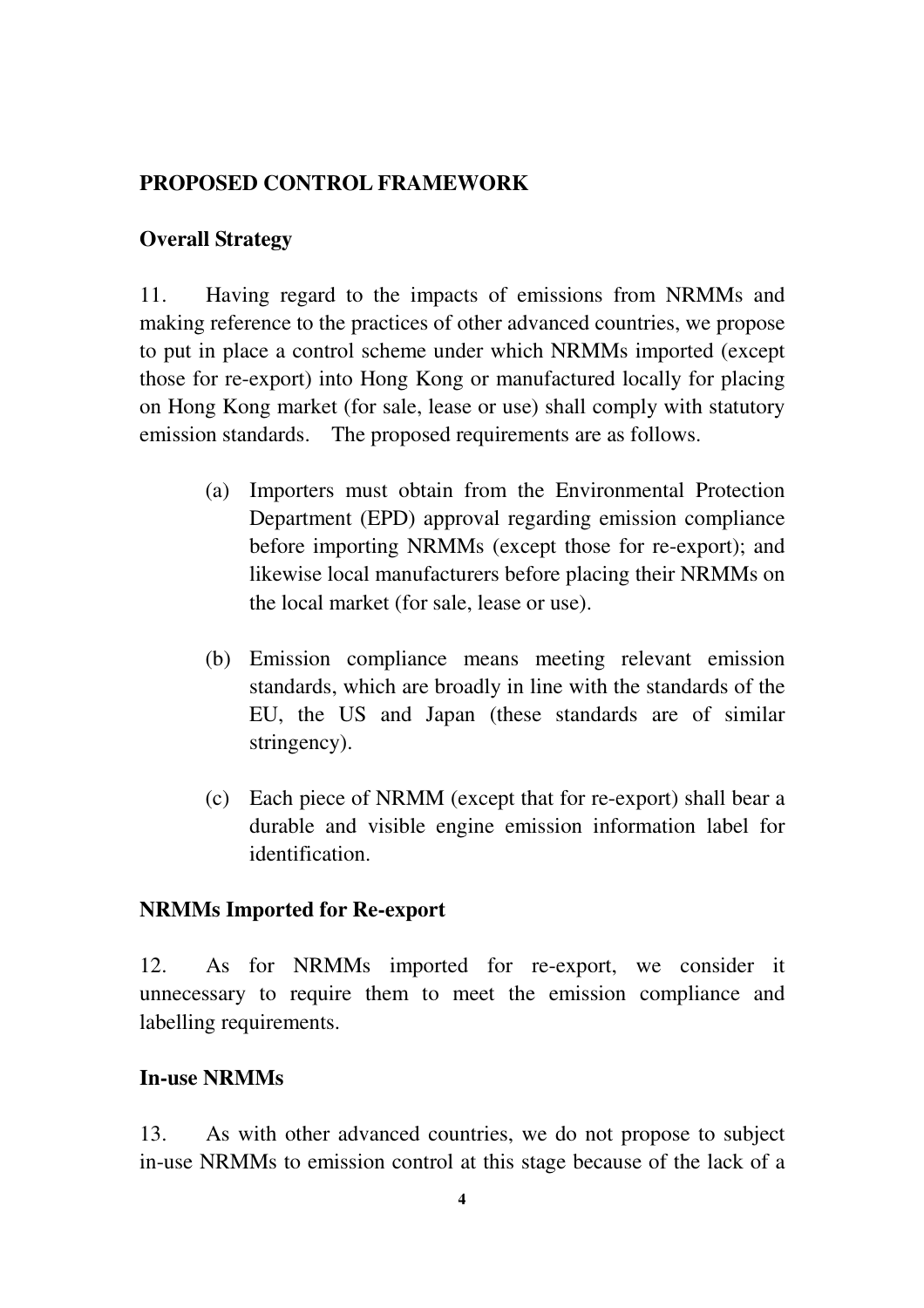database similar to the registration database for vehicles. Furthermore, the great diversity of the machinery types of NRMMs makes it technically complicated to draw up an in-use control scheme. Nevertheless, we would closely monitor overseas development in this area and examine in due course the feasibility of introducing relevant emission control measures. Meanwhile, EPD will join hands with operators to promote and speed up the application of general and practicable emission control measures, including -

- encouraging planes to switch off auxiliary power units and use ground power during stopover at the airport;
- converting diesel gantry cranes operated in container terminals to electric or hybrid ones;
- shutting down idling NRMMs; and
- encouraging and facilitating the use of hybrid, electric and clean-fuel (such as LPG) NRMMs.

## **Scope of Control**

14. We propose to target all NRMMs imported into Hong Kong (except those for re-export) or manufactured locally for placing on Hong Kong market (for sale, lease or use) that are –

- (a) driven by engines running on diesel, petrol or LPG; and
- (b) within the range of power output below:

## $19kW <$  power output  $\leq 560kW$

unless they are exempted as explained in paragraphs 15-17 below.

## **Exemption**

15. The proposed exclusion of NRMMs of engine power output not greater than 19 kW is on the consideration that they are mainly used for household applications (such as lawns and gardens) and their emission contribution is much smaller than that of large engines. NRMMs of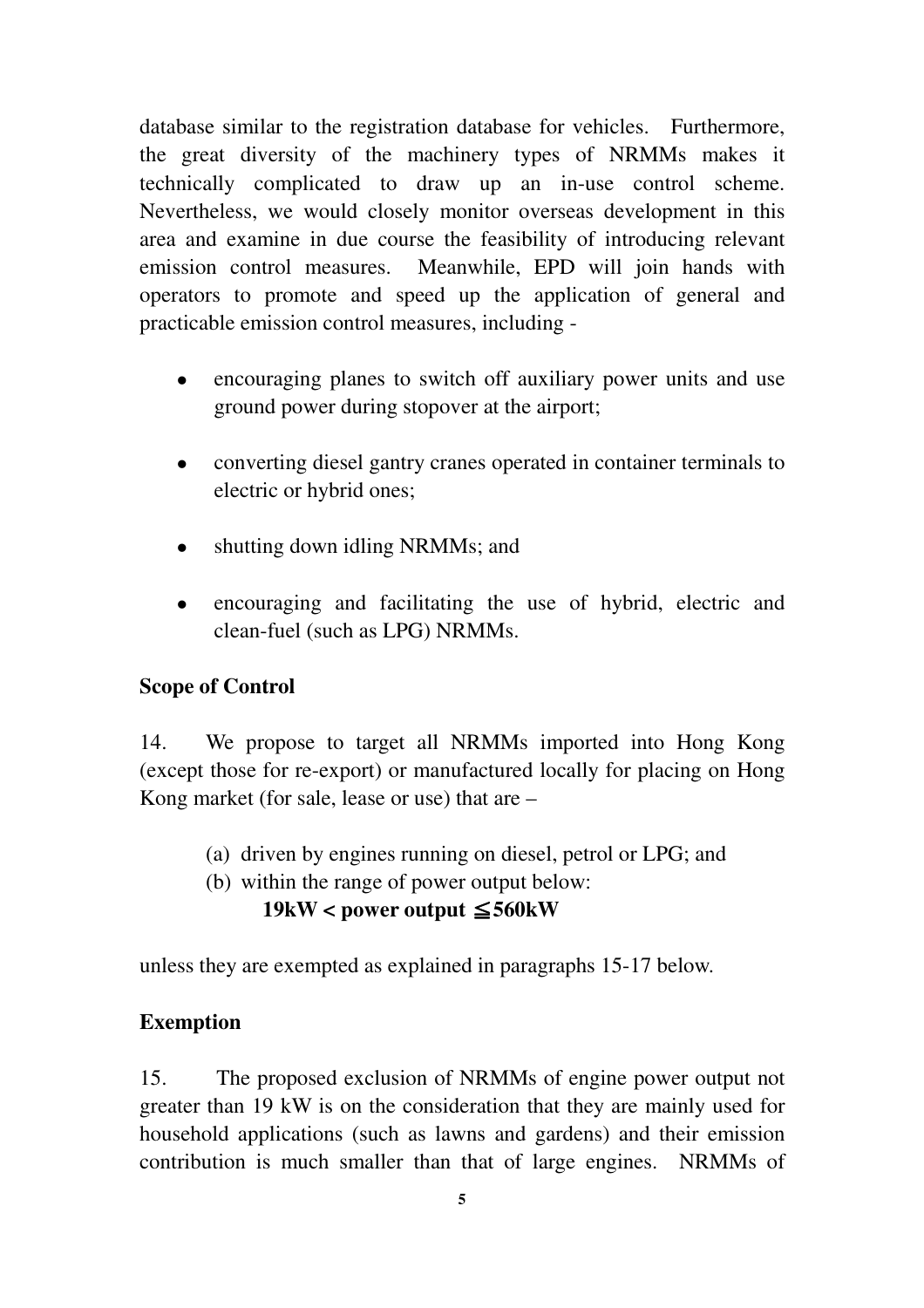engine power output greater than 560kW are likely to be specialist construction equipment. In line with Japan, a key supply source of local NRMMs, we propose to exclude these NRMMs from the proposed emission control. Similar practice has also been adopted by the EU and the Mainland.

16. Non-operation NRMMs (including NRMMs in transit and transshipment goods; locally manufactured NRMMs solely for export) are exempted from the proposed emission control because they generate no emission in Hong Kong. For vehicles registered for on-road application, since they are already required to meet emission standards stipulated in the Air Pollution Control (Vehicle Design Standards) (Emission) Regulations (Cap. 311 J), they will not be further subject to the proposed NRMM emission standard.

17. The Director of Environmental Protection will be empowered to exempt a NRMM or a class of NRMM from the control if he considers it appropriate. He may also impose restrictions on their use as part of the exemption.

# **Emission Standards**

18. We propose to implement *within 2011* a set of emission standards for NRMMs that are newly imported or manufactured here for placing on the local market (for sale, lease or use). We propose to accept the emission standards of the EU, the US and Japan wherever applicable. The standards of these three areas are broadly of similar stringency. Given that nearly 90% of the NRMMs are imported from the three places, we do not envisage any disruption to the supply of NRMMs on the local market after introducing the emission requirements.

19. Since some on-road vehicles (such as trucks and passenger vehicles) may be used in non-road applications, we also propose to require such NRMMs to comply with the emission standards for on-road vehicles stipulated in the Air Pollution Control (Vehicle Design Standards) (Emission) Regulations (Cap. 311 J).

20. Details of the proposed emission standards are set out below –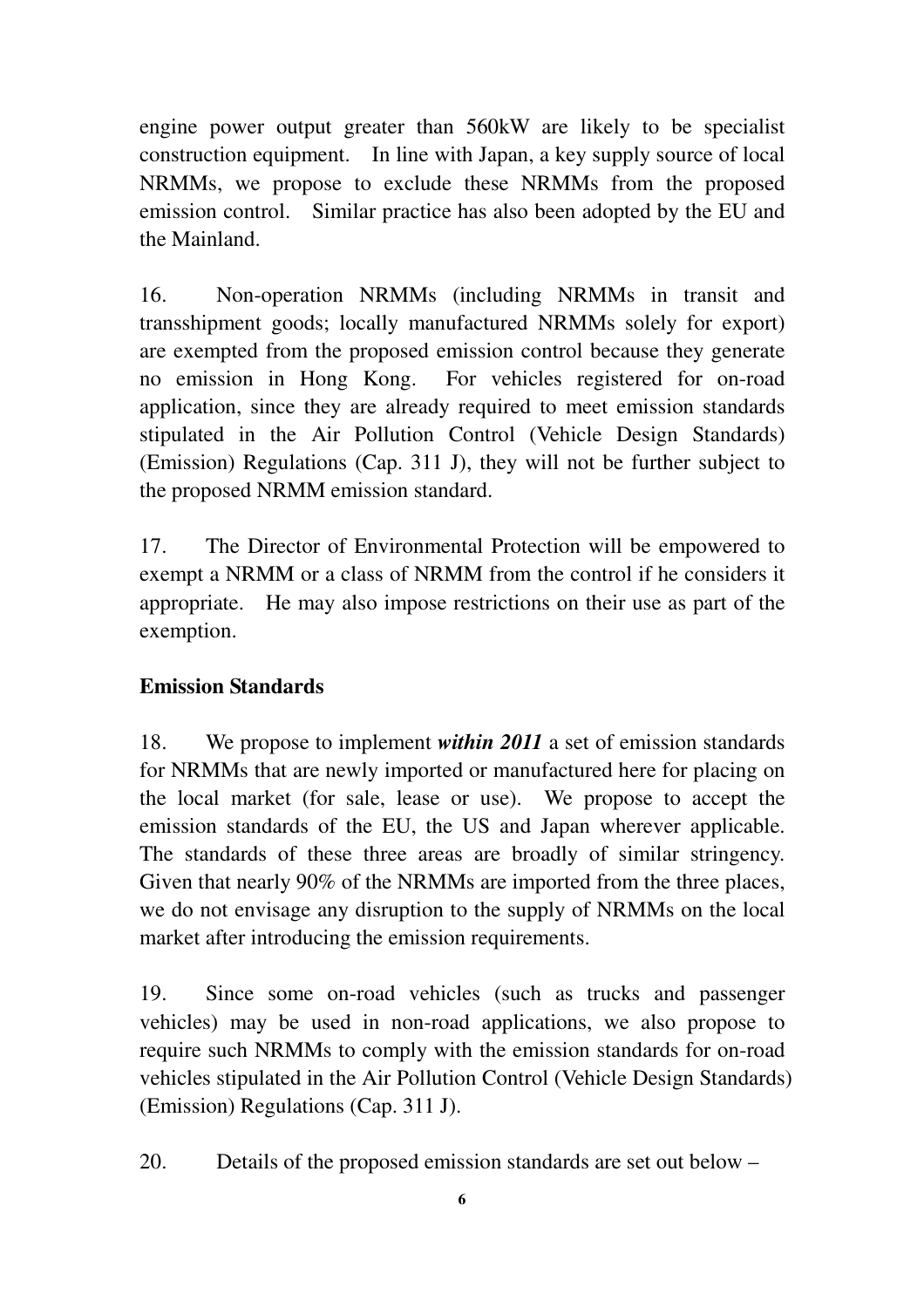## *(A) Compression Ignition (CI) engines, i.e. those running on diesel*

| Machinery with engine power Proposed standards adopted |                                               |
|--------------------------------------------------------|-----------------------------------------------|
| $(P)$ in $kW$                                          | (on considerations of similar stringency)     |
| $130 \le P \le 560$                                    | EU Stage IIIA, US Tier 3 or Japan MoE Stage 2 |
| $75 \le P < 130$                                       | EU Stage IIIA, US Tier 3 or Japan MoE Stage 2 |
| $37 \le P < 75$                                        | EU Stage IIIA, US Tier 3 or Japan MoE Stage 2 |
| 19 < P < 37                                            | EU Stage IIIA, US Tier 2 or Japan MoE Stage 2 |

*(B) Spark Ignition (SI) engines, i.e. those running on petrol or LPG* 

| Machinery with engine power Proposed standard adopted |                                           |
|-------------------------------------------------------|-------------------------------------------|
| $(P)$ in $kW$                                         | (on considerations of similar stringency) |
| 19 < P < 560                                          | US Tier 2 or Japan MoE current standard   |

# **DETAILED LEGISLATIVE REQUIREMENTS**

## **Import Declaration, Approval and Labelling Requirement**

21. Prior to importing NRMMs or placing on the local market (for sale, lease or use) those manufactured here, the importer or manufacturer must apply for EPD's approval. The application shall include information of the importer or manufacturer (such as name, contact, business registration, etc), the particulars of the NRMMs and their engines (such as serial number, type, model, power output, target date of import or putting in commercial production, and intended usage, etc.). Materials (such as copy of certificate of conformity obtained from USEPA or the EU, certificate of compliance issued by manufacturers, etc.) shall also be provided to substantiate compliance with emission standards. The importer or manufacturer must allow at least 30 days<sup>3</sup> for EPD to process the application. Upon satisfaction of emission compliance, EPD will issue an *approval* specifying the approved NRMMs and their engines. EPD will reject the application if it fails to demonstrate emission ׇ֬֒

 $3$  Singapore has also a similar 30-day requirement under its control scheme.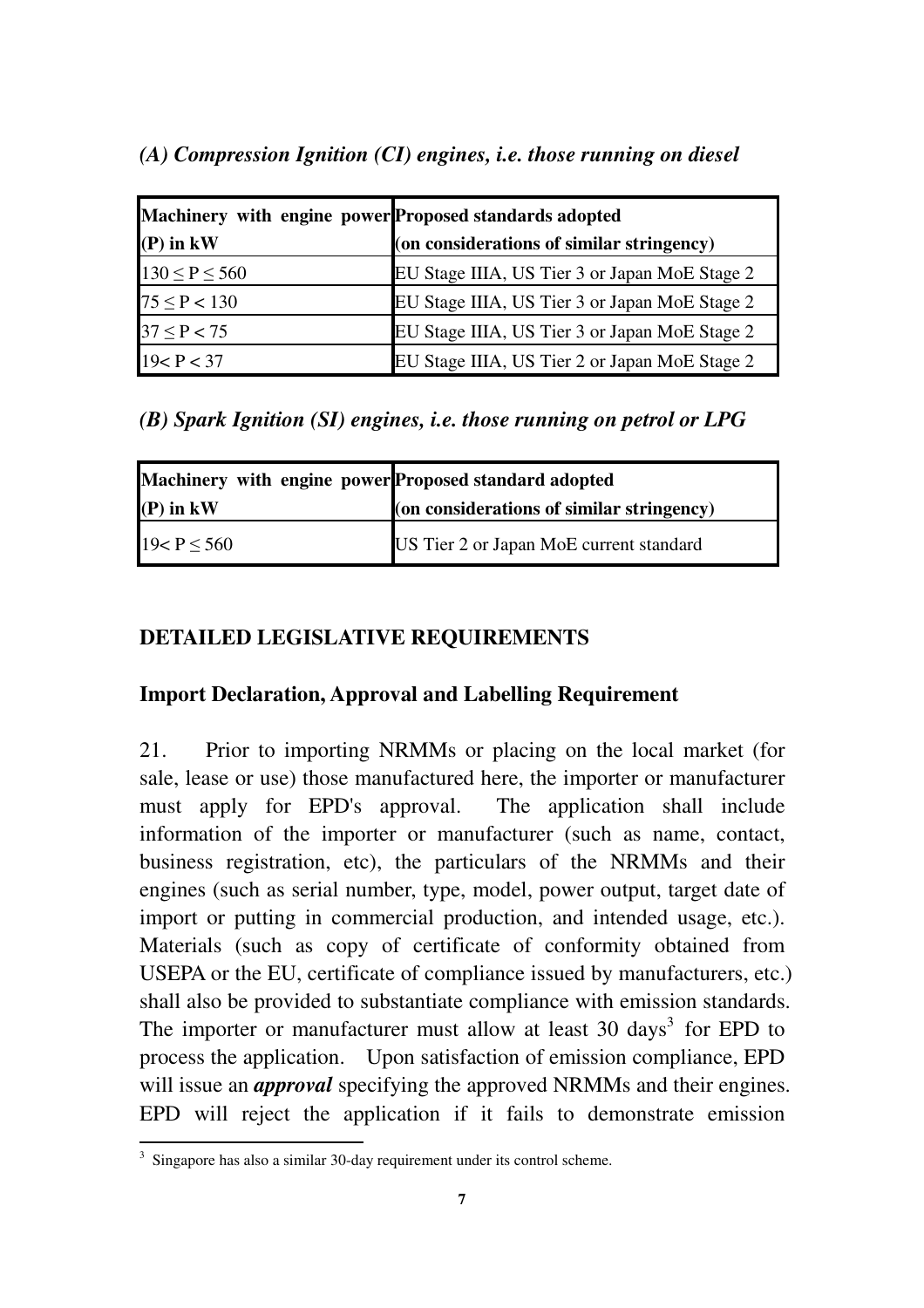compliance.

ׇ֬֒

22. During import clearance, the importer is required to declare to the Customs and Excise Department  $(CAE)^4$  and produce EPD's approval document for inspection upon request.

23. To facilitate inspection by enforcement officers, the importer or manufacturer must ensure that the approved NRMM is properly labelled in accordance with EPD's requirements. The label shall bear all essential information including make, type, model, unique serial or identification number of the approved NRMM and its engine, and engine emission approval information (which is specific to the overseas approving authorities). The label must be durable and readily visible. The labelling requirement will not be retrospectively applied to NRMMs imported or placed on the market in the case of locally manufactured products before implementation of the proposed control.

24. NRMMs imported for re-export are not required to meet emission standards and labelling requirements. However, they are still subject to import approval and import declaration requirements as follows.

- (a) The importer must apply for EPD's approval for import and exemption from emission compliance and labelling requirements 30 days before importation. The application shall include a list of the NRMMs, including the number, models, types and unique serial or identification numbers of NRMMs imported.
- (b) During import clearance, the importer is required to declare to C&E and produce EPD's approval document for inspection upon request.

<sup>&</sup>lt;sup>4</sup> The Import and Export Ordinance (Cap. 60) and its Regulations require every person who imports any article other than exempted article to lodge declaration with C&E. For articles prohibited or controlled under the Ordinance or any other legislation in Hong Kong, importers need to obtain in advance import licences, permits or certificates. The control on import goods is done through inspection of documents, and where necessary, physical examination of the goods. Physical examination is conducted on a selective basis. Selected consignments will be detained for physical examination by C&E officers.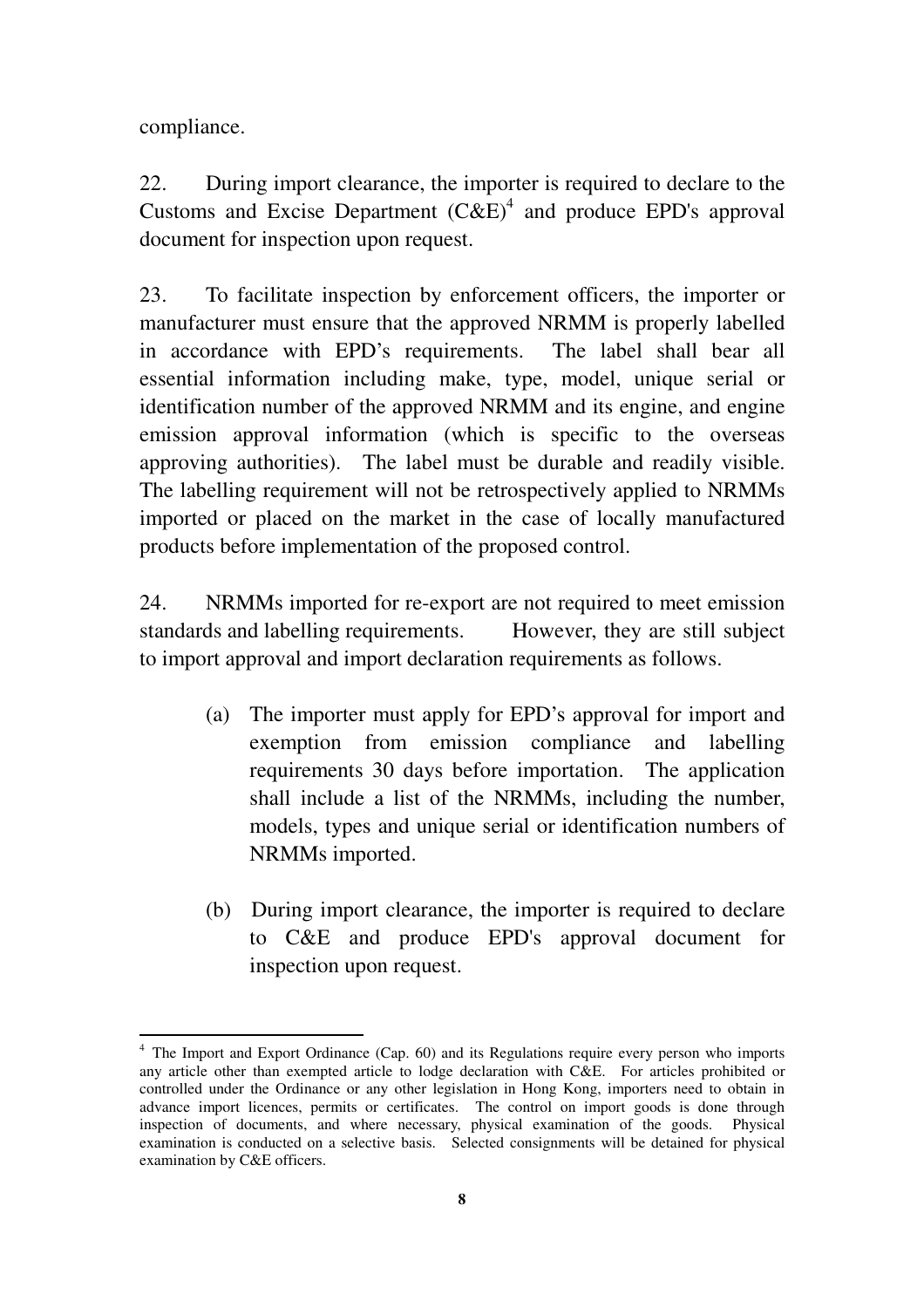- (c) After importing an NRMM, if the supplier decides not to re-export the NRMM but place it on the local market (for sale, lease or use), he must apply for EPD's approval 30 days in advance following the procedures set out in paragraphs 21. If the supplier cannot produce relevant documents to substantiate emission compliance (such as certificate of compliance issued by manufacturer), he must provide other reliable supporting documents (such as evidence of certification from overseas approving authorities) for EPD's consideration on a case by case basis. After obtaining EPD's approval for placing the NRMM on the market, the supplier must ensure that the approved NRMM could meet the labelling requirements as mentioned in paragraph 23 above.
- (d) The supplier must keep proper records of the import, export and local sale/lease/use (if appropriate) for three years for EPD's inspection.

25. Construction works contractors need to apply for approval before importing specialist construction machinery (such as tunnel-boring machines and huge excavators) for short-term application. The approval will impose conditions on the machinery, the works/projects, the sites of application, and the time period allowed to operate in Hong Kong.

# **Offence, Penalty and Enforcement,**

26. It will be an offence for a person or company to violate any of the requirements stipulated in paragraphs 21, 23, 24 and 25. Making reference to other penalties in Hong Kong and the US (reference provisions at **Appendix B**), we propose the following penalty regime.

|     | <b>Offence</b>                      | <b>Maximum Penalty</b> |
|-----|-------------------------------------|------------------------|
| (a) | importing into Hong Kong an         | \$200,000 and          |
|     | NRMM not exempted under             | 6 months' imprisonment |
|     | paragraphs 15-17;                   |                        |
| (b, | placing a locally manufactured      |                        |
|     | NRMM on the local market (for sale, |                        |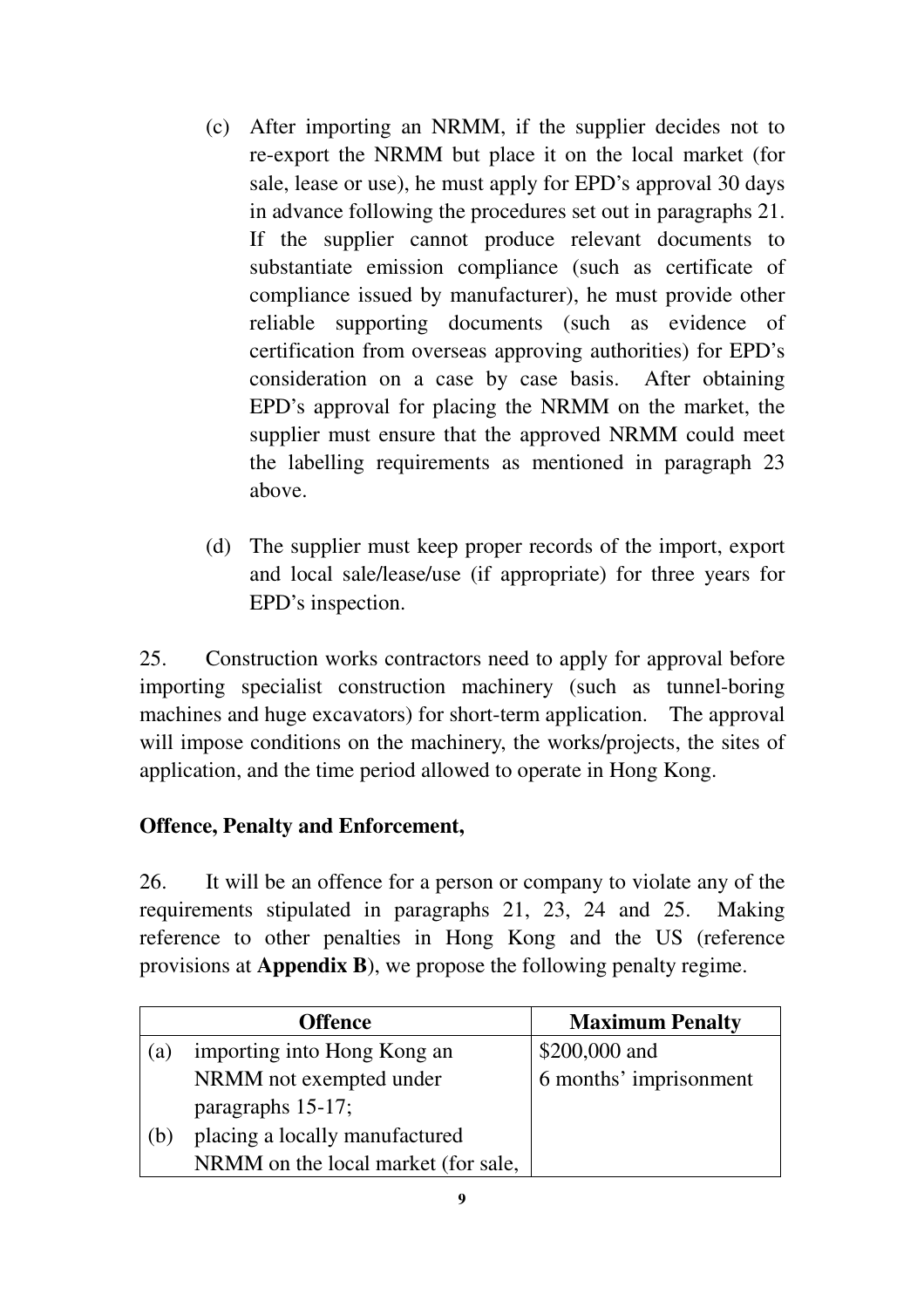|                                                      | lease or use); or                            |                        |
|------------------------------------------------------|----------------------------------------------|------------------------|
| (c)                                                  | placing an NRMM which was                    |                        |
|                                                      | imported for re-export on the local          |                        |
|                                                      | market (for sale, lease or use)              |                        |
|                                                      |                                              |                        |
|                                                      | without a valid approval document issued     |                        |
| by EPD                                               |                                              |                        |
|                                                      |                                              |                        |
| (a)                                                  | importing into Hong Kong an                  | \$50,000 and           |
|                                                      | NRMM not exempted under<br>paragraphs 15-17; | 3 months' imprisonment |
| (b)                                                  | placing a locally manufactured               |                        |
|                                                      | NRMM on the local market (for sale,          |                        |
|                                                      | lease or use); or                            |                        |
| (c)                                                  | placing an NRMM which was                    |                        |
|                                                      | imported for re-export on the local          |                        |
|                                                      | market (for sale, lease or use);             |                        |
|                                                      |                                              |                        |
| without affixing a label according to the            |                                              |                        |
|                                                      | labelling requirements specified by EPD      |                        |
|                                                      |                                              |                        |
|                                                      | For an NRMM approved for import and          | \$50,000 and           |
|                                                      | exempted from emission compliance, not       | 3 months' imprisonment |
|                                                      | keeping proper records of the import,        |                        |
| export                                               | sale/lease/use<br>and local<br>(i f)         |                        |
| appropriate) for three years for EPD's<br>inspection |                                              |                        |
|                                                      |                                              |                        |
|                                                      | Violating the conditions imposed in an       | \$200,000 and          |
|                                                      | import approval (such as using a piece of    | 6 months' imprisonment |
|                                                      | specialist<br>construction<br>machinery      |                        |
|                                                      | approved for import for short-term           |                        |
|                                                      | application beyond the time period           |                        |
|                                                      | allowed to operate in Hong Kong)             |                        |
|                                                      |                                              |                        |

27. EPD will investigate any suspected offence reported from C&E during C&E's duties at all control points of Hong Kong. EPD may also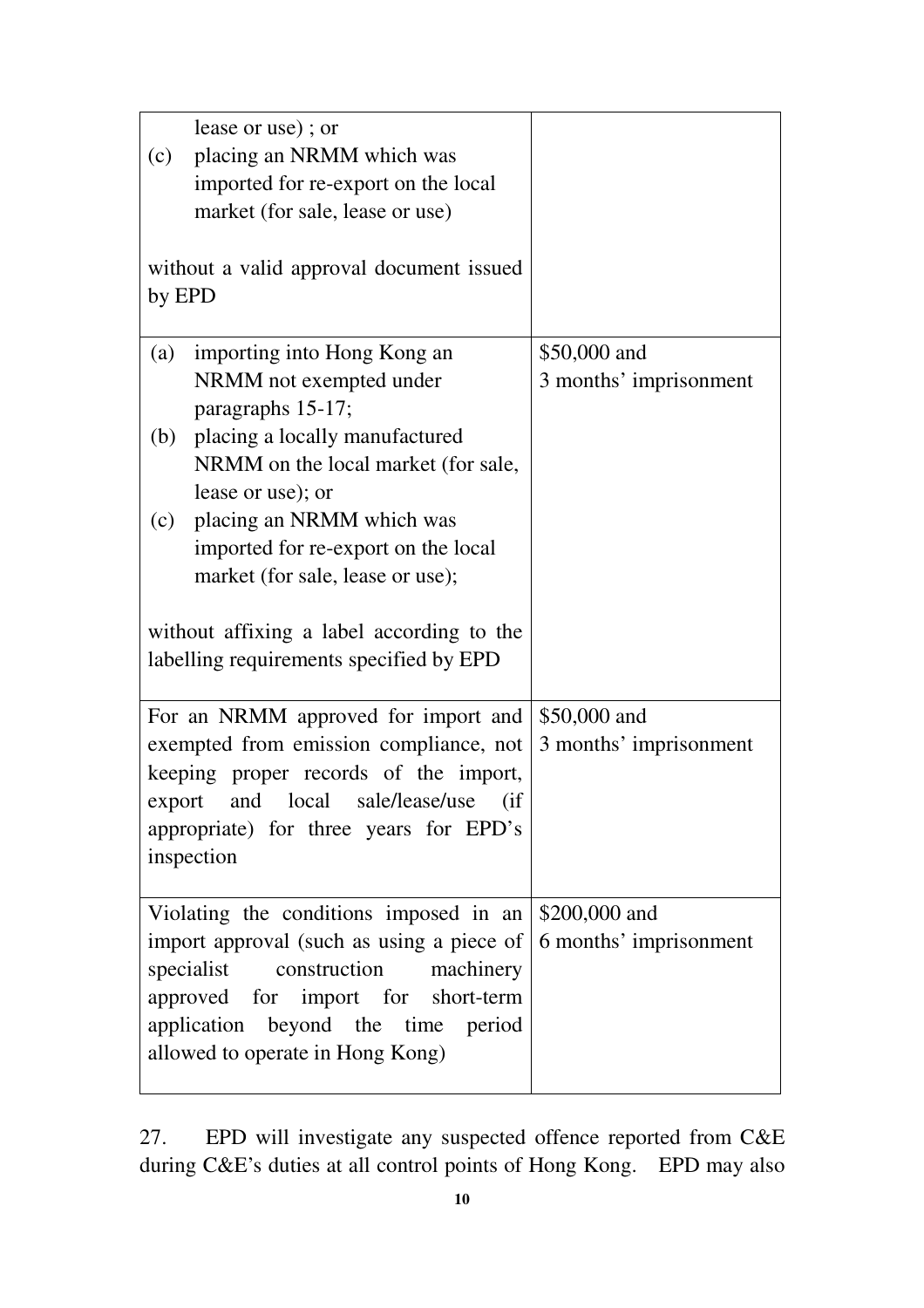inspect premises of NRMM suppliers, manufacturers or operators to ascertain the compliance of the proposed requirements. When follow-up action is deemed necessary, EPD may approach them so as to track down the responsible importer or manufacturer<sup>5</sup>.

### **ENVIRONMENTAL BENEFITS**

ׇ֬֒

28. According to our estimates, the emissions from NRMMs contribute to about 7% (6,800 tonnes) and 11% (600 tonnes) of the local emissions of  $NO<sub>x</sub>$  and RSP respectively. If all of these NRMMs are replaced with ones meeting the emission standards, 4.7% (4,500 tonnes) and 9% (500 tonnes) of the local emissions of  $NO<sub>x</sub>$  and RSP will be reduced respectively. The environmental nuisance generated at container terminals and construction sites near the urban centres could be reduced. The smoke emitted by NRMMs would also be reduced, enhancing the green image of Hong Kong.

### **IMPACTS OF CONROL SCHEME ON THE TRADES**

29. Our initial assessment is that NRMM suppliers would need to make some administrative effort to apply for import approval and to provide evidence of emission compliance. The emission requirement would have very little impact on suppliers and purchasers of brand new NRMMs. It might, however, impinge upon some suppliers (especially those engaged in the second-hand NRMM business) because many of their imported NRMMs are for re-export. Having considered the special situation of the re-export market, we propose not to subject imported NRMMs to the emission compliance requirement if they are for re-export (paragraphs 12 and 24 above). We believe this flexible arrangement could minimize the impacts on NRMM dealers.

30. Adequate time would be allowed for the trade to get accustomed to the proposed control requirement.

<sup>&</sup>lt;sup>5</sup> Section 27 of the APCO empowers EPD to request information relevant to the investigation of suspected offence.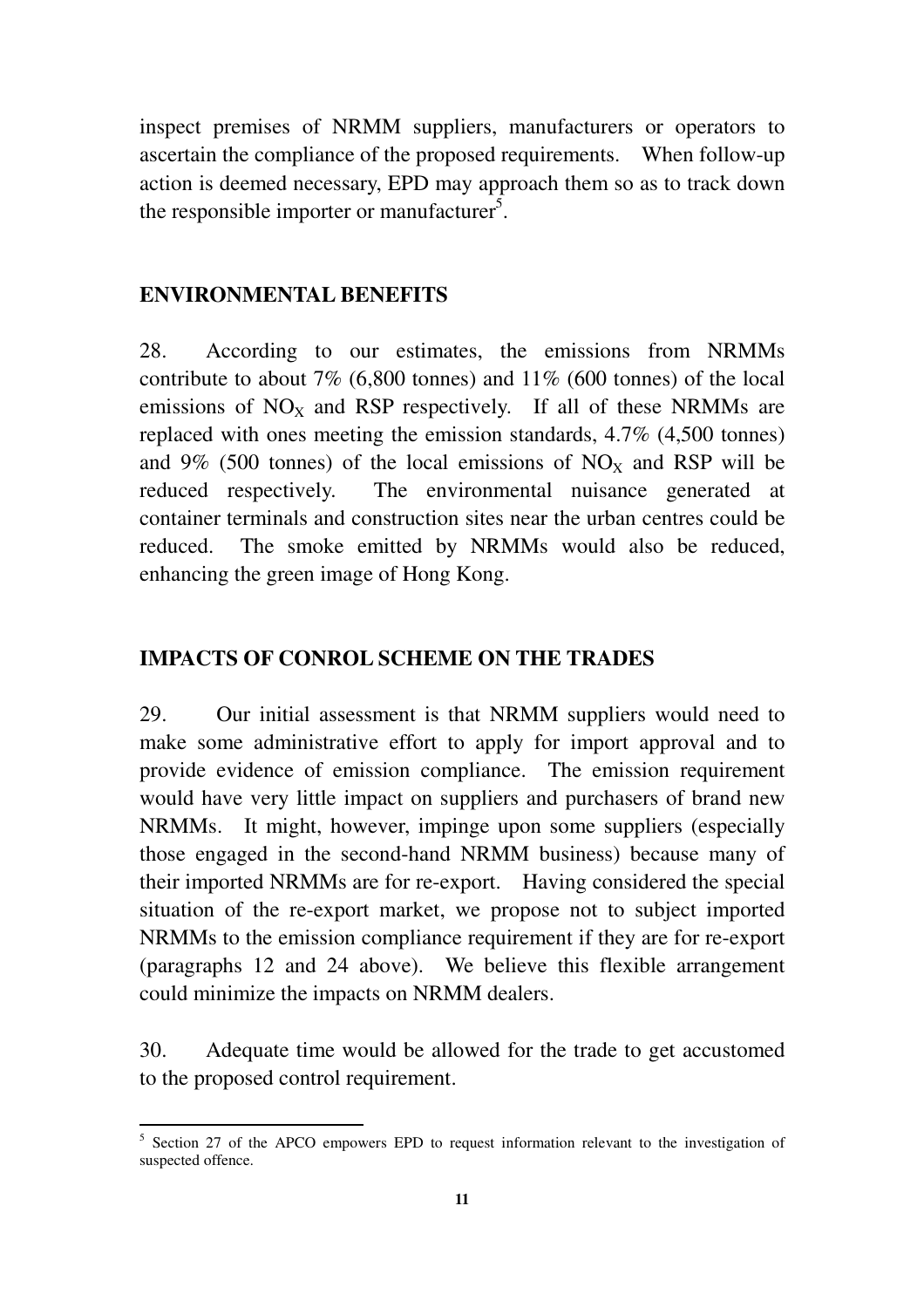## **WAY FORWARD**

31. We will consult the key stakeholders including suppliers, owners and operators of NRMMs and relevant trade associations, the Advisory Council on the Environment, the Legislative Council and green groups about this proposal for its finalization. Our plan is to initiate the necessary legislative procedures within 2011 for implementing the proposed scheme.

**Environment Bureau/Environmental Protection Department May 2010**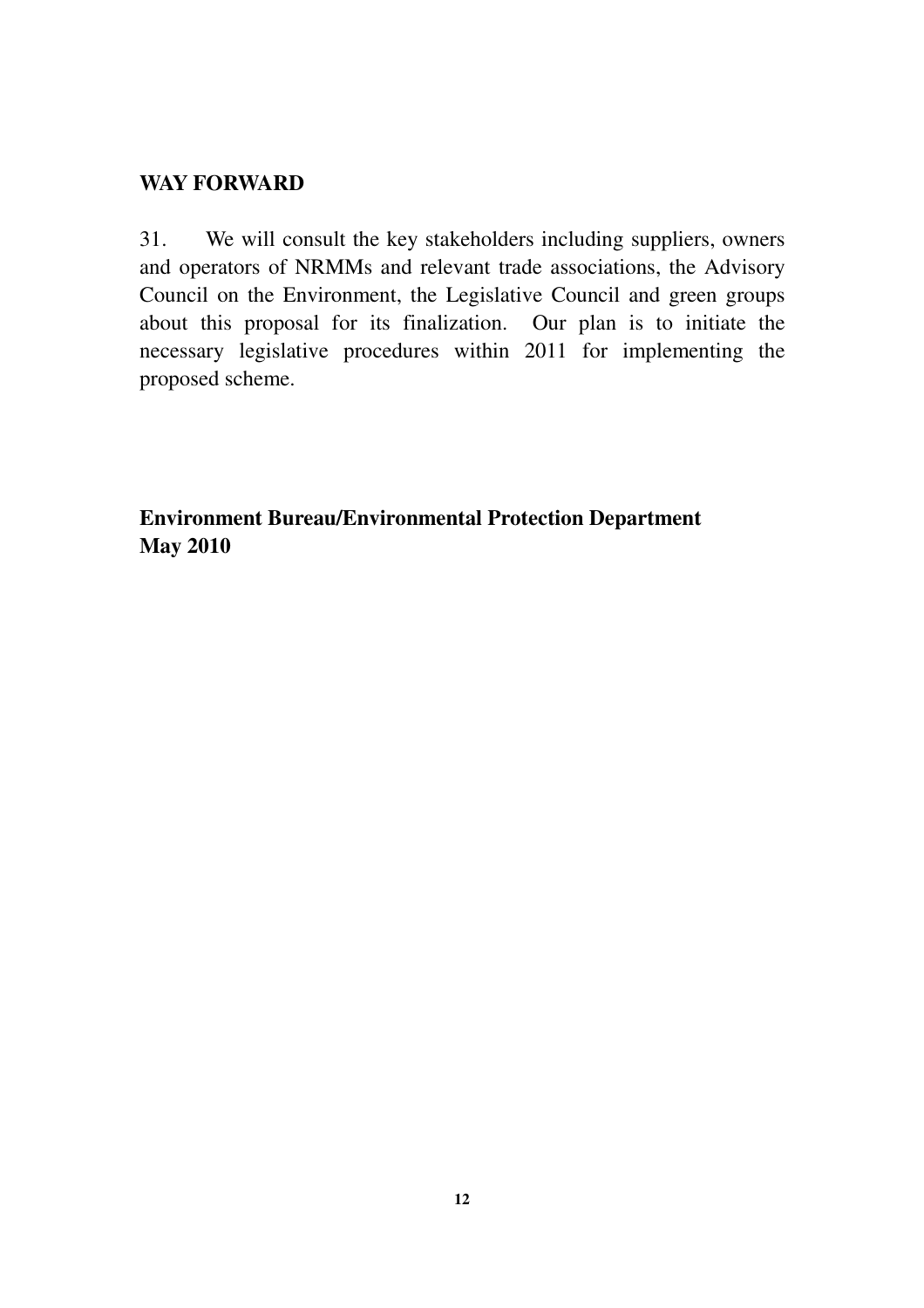# **Appendix A**

# **Summary of Non-road Control Schemes in Different Countries**

| Country                                                   | <b>Scope of Engines</b>                                                                                                                                                      | <b>Emission Standards</b>                                                                                                                                                                                                                                                                                                            | <b>Features</b><br><b>Key</b><br>of<br><b>Control</b>                                                                                                                                                                                                                                                                                                                                                                                                                                                                                                  |
|-----------------------------------------------------------|------------------------------------------------------------------------------------------------------------------------------------------------------------------------------|--------------------------------------------------------------------------------------------------------------------------------------------------------------------------------------------------------------------------------------------------------------------------------------------------------------------------------------|--------------------------------------------------------------------------------------------------------------------------------------------------------------------------------------------------------------------------------------------------------------------------------------------------------------------------------------------------------------------------------------------------------------------------------------------------------------------------------------------------------------------------------------------------------|
|                                                           | under Control                                                                                                                                                                |                                                                                                                                                                                                                                                                                                                                      | <b>Schemes</b>                                                                                                                                                                                                                                                                                                                                                                                                                                                                                                                                         |
| <b>Mainland</b><br>China                                  | CI engines,<br>➤<br>power rating $(P)$<br>560 kW<br>$\leq$                                                                                                                   | $\triangleright$ Phased in from<br>Stage I to Stage II<br>standards from 2007<br>to 2009<br>Aligned<br>with<br>➤<br>1/11<br>Stage<br>EU's<br>standards<br>$\triangleright$ On a par with<br>US Tier 1 for power<br>less than 18 kW                                                                                                   | <u>Relevant legislation:</u><br>$\triangleright$ The<br>national<br>standards,<br>GB20891-2007<br><i>Engine approval:</i><br>$\triangleright$ Approval required prior to sale,<br>production or import.<br>Labelling:<br>$\triangleright$ Engines<br>attached<br>engine<br>emission information<br>labels<br>bearing approval data<br><u>In-use control:</u><br>$\triangleright$ No regulatory control program                                                                                                                                         |
| <b>The</b><br><b>United</b><br><b>States</b><br>(Federal) | $\triangleright$ All sizes of<br>CI engines<br>SI<br>$\triangleright$ Large<br>engines, P<br>><br>19 kW<br>Small<br>SI<br>$\blacktriangleright$<br>engines, $P \le 19$<br>kW | <i>CI</i> engines:<br>$\triangleright$ phased in from<br>Tier 1 to Tier 4<br>standards from 1996<br>to 2015<br>Large SI engines:<br>$\triangleright$ Phased in from<br>Tier 1 to Tier 2<br>standards from 2004<br>to 2007<br><b>Small SI engines:</b><br>Phased in from<br>➤<br>Phase 1 to Phase 3<br>standards from 1997<br>to 2012 | <b>Relevant legislation:</b><br>$\triangleright$ CI engine: Title 40 CFR Parts<br>89, 1039, 1068<br>$\triangleright$ Large SI engine: Title 40 CFR<br>Part 1048<br>$\triangleright$ Small SI engine: Title 40 CFR<br>Part 90<br><i>Engine approval:</i><br>$\triangleright$ EPA approval prior to sale,<br>introduction into commerce or<br>import<br><i>Labelling:</i><br>$\triangleright$ required<br>In-use control:<br>$\triangleright$ No regulatory control program<br>$\triangleright$ Incentive-based, non-regulatory<br>programs are in place |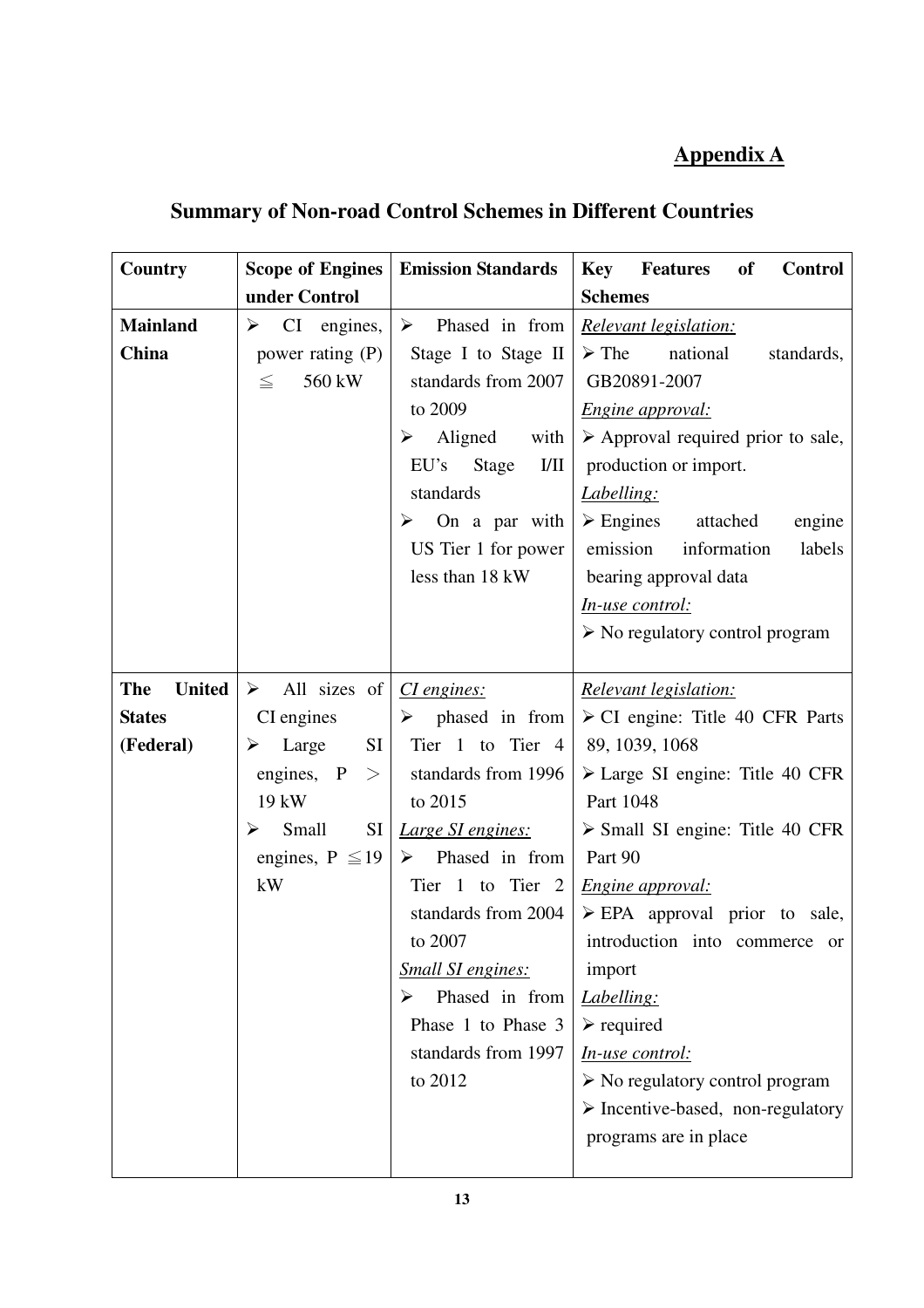| <b>United</b><br><b>The</b> | $\blacktriangleright$<br>Largely |                                    | $\triangleright$ Largely aligned   Control of new equipment: |
|-----------------------------|----------------------------------|------------------------------------|--------------------------------------------------------------|
| <b>States</b>               | aligned with the                 | the<br>Federal<br>with             | $\triangleright$ Legislation, engine approval                |
| (California)                | Federal's<br>scope               | emission standards                 | and labelling requirements prior                             |
|                             | on the non-road                  | $\triangleright$ California<br>can | sale,<br>introduction<br>into<br>to                          |
|                             | under<br>engines                 | impose<br>more                     | import<br>into<br>commerce<br>or                             |
|                             | control                          | stringent                          | California are aligned with the                              |
|                             |                                  | requirement                        | Federal system                                               |
|                             |                                  |                                    | $\triangleright$ Required to seek CARB's                     |
|                             |                                  |                                    | approval even for the engines                                |
|                             |                                  |                                    | already<br>EPA's<br>possess                                  |
|                             |                                  |                                    | certification.                                               |
|                             |                                  |                                    | <u>In-use control:</u>                                       |
|                             |                                  |                                    | Regulatory<br>in-use<br>control                              |
|                             |                                  |                                    | programs in place:                                           |
|                             |                                  |                                    | <b>Regulation for Mobile Cargo</b>                           |
|                             |                                  |                                    | <b>Handling Equipment at Ports and</b>                       |
|                             |                                  |                                    | <b>Intermodal Rail Yards, COR Title</b>                      |
|                             |                                  |                                    | 13, Section 2479                                             |
|                             |                                  |                                    | $\triangleright$ Effective in 2006                           |
|                             |                                  |                                    | $\triangleright$ Cover both new and in-use                   |
|                             |                                  |                                    | diesel cargo handling equipment                              |
|                             |                                  |                                    | operated at California's ports                               |
|                             |                                  |                                    | $\triangleright$ Require equipment to meet                   |
|                             |                                  |                                    | either<br>vehicle's<br>on-road<br><sub>or</sub>              |
|                             |                                  |                                    | engine's<br>emission<br>non-road                             |
|                             |                                  |                                    | standards                                                    |
|                             |                                  |                                    | <b>Regulation to Reduce Emissions</b>                        |
|                             |                                  |                                    | from In-use Off-road Diesel                                  |
|                             |                                  |                                    | Vehicles, COR Title 13, Section                              |
|                             |                                  |                                    | 2449                                                         |
|                             |                                  |                                    | $\triangleright$ Effective in 2008                           |
|                             |                                  |                                    | $\triangleright$ Cover in-use non-road diesel                |
|                             |                                  |                                    | vehicles used in California                                  |
|                             |                                  |                                    | $\triangleright$ Require fleets to meet fleet                |
|                             |                                  |                                    | average emission rate targets by                             |
|                             |                                  |                                    | exhaust<br>retrofits,<br>accelerated                         |
|                             |                                  |                                    | replacement, cleaner engines                                 |
|                             |                                  |                                    | $\triangleright$ Require vehicle body to attach a            |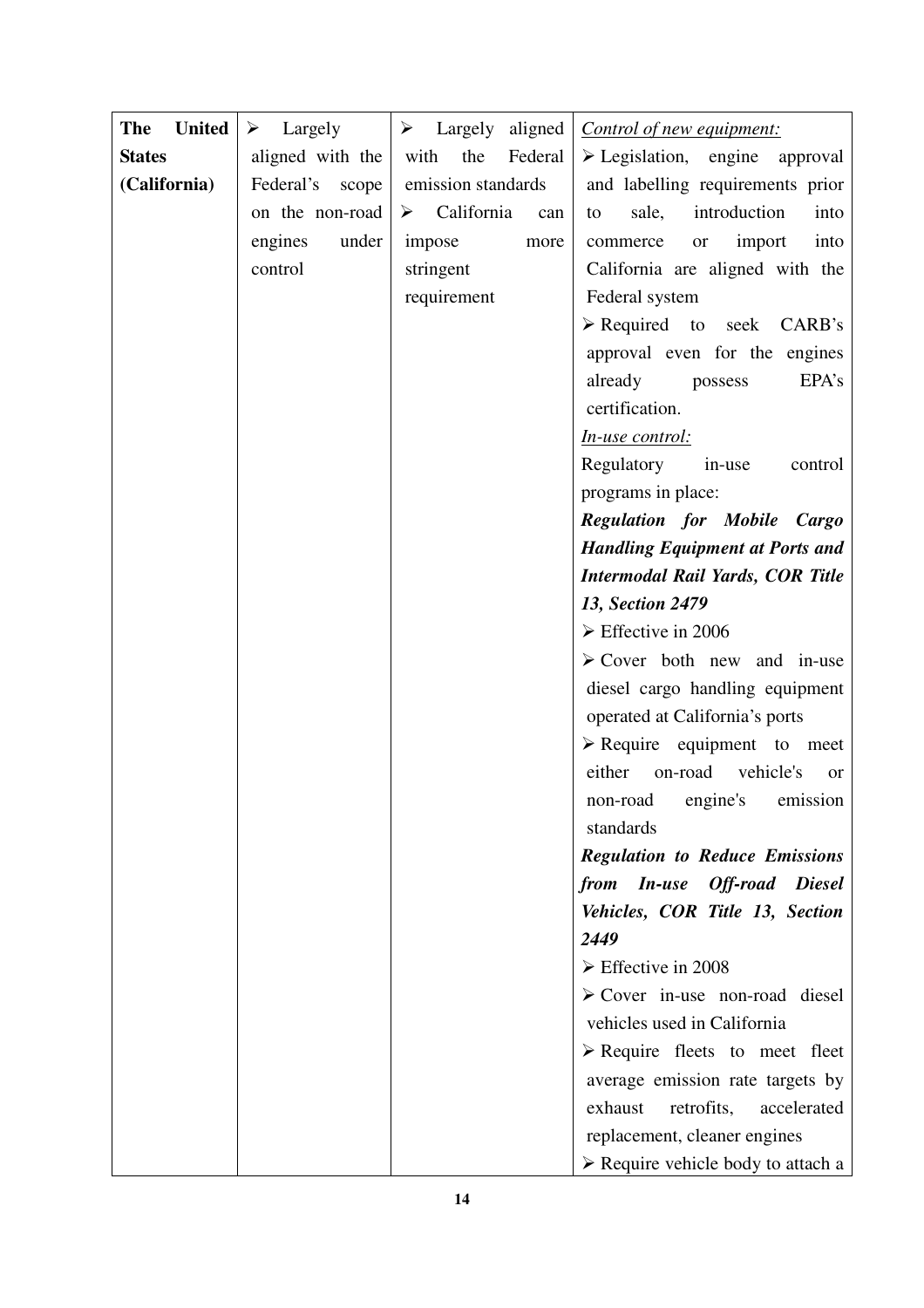|                                 |                                                                                                                                                                                                       |                                                                                                                                                                                                                                                                                                                                                                    | label with a unique Equipment<br>Identification Number assigned<br>by CARB<br>$\triangleright$ Incentive funding is available<br>for retrofit of emission reduction<br>device                                                                                                                                                                                                                                                                                                                                                                                                |
|---------------------------------|-------------------------------------------------------------------------------------------------------------------------------------------------------------------------------------------------------|--------------------------------------------------------------------------------------------------------------------------------------------------------------------------------------------------------------------------------------------------------------------------------------------------------------------------------------------------------------------|------------------------------------------------------------------------------------------------------------------------------------------------------------------------------------------------------------------------------------------------------------------------------------------------------------------------------------------------------------------------------------------------------------------------------------------------------------------------------------------------------------------------------------------------------------------------------|
| Canada                          | All sizes of<br>➤<br>CI engines<br>Small<br>SI<br>➤<br>engines, $P \leq 19$<br>kW                                                                                                                     | $\triangleright$ Aligned with the<br><b>US</b> standards<br><b>CI</b><br>engines<br>➤<br>currently adopt US<br>Tier 2/3 standards,<br>to be tightened to<br><b>US</b> Tier 4 standards                                                                                                                                                                             | Relevant legislation:<br>$\triangleright$ Off-road CI Engine Emission<br>Regulations, effective in 2006<br>$\triangleright$ Off-road Small S-I Engine<br>Emission Regulations, effective in<br>2005<br>Engine approval:<br>$\triangleright$ Evidence of EPA or non-EPA<br>approval required<br>Labelling:<br>$\triangleright$ Required<br>In-use control:<br>$\triangleright$ No regulatory control program                                                                                                                                                                  |
| <b>European</b><br><b>Union</b> | engines,<br>CI<br>➤<br>19 kW $\leq$ P $\leq$<br>560 kW, except<br>those used by<br>traction<br>rail<br>engines<br>and<br>inland waterway<br>vessels<br>Small<br>SI<br>➤<br>engines, $P \leq 19$<br>kW | CI engines:<br>Phased in from<br>$\triangleright$<br>Stage I to Stage IV<br>standards from 1999   Type approval:<br>to 2014<br>Stage III/IV are<br>$\blacktriangleright$<br>harmonized<br>with<br><b>US</b><br>Tier<br>3/4<br>standards<br><b>Small SI engines:</b><br>$\overline{2}$<br>stages<br>of<br>➤<br>emission standards<br>phased in from 2004<br>to 2010 | Relevant legislation:<br>$\triangleright$ Directive 97/68/EC<br>and<br>its<br>amendments, effective in 1999<br>$\triangleright$ Engines are required to possess<br>type approval certificate prior to<br>be placed in the EU market<br>Labelling:<br>$\triangleright$ Approved engines are required<br>attached engine<br>emission<br>to<br>information<br>labels<br>bearing<br>approval data<br>$\triangleright$ Supplementary movable plate<br>with engine emission information<br>readily visible<br>for<br>engines<br>installed into machinery<br><u>In-use control:</u> |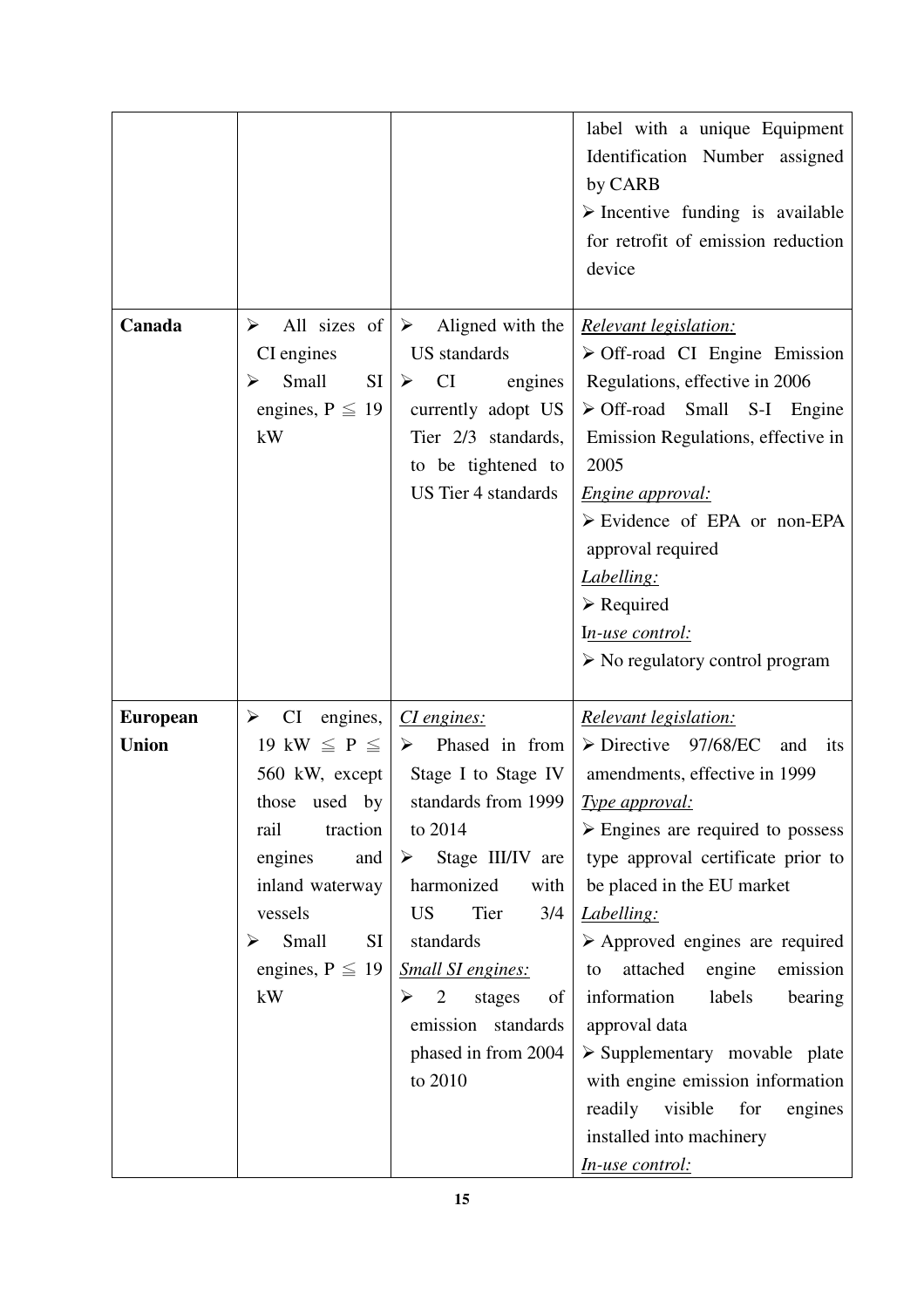|              |                                                                                                                                           |                                                                                                                                                                                                                                                                                                                                                                                                                                                   | $\triangleright$ No regulatory control program                                                                                                                                                                                                                                                                                                                                                                                                                                                                                                                                                            |
|--------------|-------------------------------------------------------------------------------------------------------------------------------------------|---------------------------------------------------------------------------------------------------------------------------------------------------------------------------------------------------------------------------------------------------------------------------------------------------------------------------------------------------------------------------------------------------------------------------------------------------|-----------------------------------------------------------------------------------------------------------------------------------------------------------------------------------------------------------------------------------------------------------------------------------------------------------------------------------------------------------------------------------------------------------------------------------------------------------------------------------------------------------------------------------------------------------------------------------------------------------|
| <b>Japan</b> | $CI$ engines,<br>➤<br>19 kW $\leq$ P $\leq$  <br>560 kW<br>SI<br>$\triangleright$ Large<br>engines, 19 kW<br>$\leq$ P $\leq$<br>560<br>kW | <i>CI</i> engines:<br>$\geq$ 2<br>stages<br>of<br>emission<br>non-road<br>standards phased in<br>from 2003 to 2008<br>$\triangleright$ Current<br>MoE <sup>1</sup><br>standards<br>of<br>are<br>similar stringency to<br>the US Tier 3 and<br>Stage<br>ШA<br>EU<br>standards<br>Target to align<br>➤<br>with US Tier 4 and<br>EU Stage IIIB/IV<br>standards from 2011<br>to 2014<br>Large SI engines:<br>$\triangleright$ Implement<br>in<br>2007 | Legislation:<br>$\triangleright$ Act on Regulation, etc. of<br>Emissions from Non-road Special<br>Motor Vehicles, effective in 2006<br>Engine approval:<br>$\triangleright$ Required<br>Labelling:<br>$\triangleright$ Required<br>In-use control:<br>$\triangleright$ Non-road<br>mobile<br>vehicle<br>without Technical Conformity<br>Marks or Special Marks are not<br>allowed to use<br>$\triangleright$ Responsible ministers can order<br>non-road mobile vehicle users to<br>make necessary repair to meet the<br>standards<br>Remark:<br>Japan<br>has<br>also<br>established a designation system |
|              |                                                                                                                                           |                                                                                                                                                                                                                                                                                                                                                                                                                                                   | for construction machinery. The                                                                                                                                                                                                                                                                                                                                                                                                                                                                                                                                                                           |
|              |                                                                                                                                           |                                                                                                                                                                                                                                                                                                                                                                                                                                                   | third<br>construction<br>current<br>machinery emission standards are                                                                                                                                                                                                                                                                                                                                                                                                                                                                                                                                      |
|              |                                                                                                                                           |                                                                                                                                                                                                                                                                                                                                                                                                                                                   | on a par with the non-road<br>emission standards.                                                                                                                                                                                                                                                                                                                                                                                                                                                                                                                                                         |

*Remarks:* 

*CI engines: Compression Ignition engines, fueled by diesel SI engines: Spark Ignition engines, fueled by petrol or LPG EPA: The US Environmental Protection Agency EC: Environment Canada CARB: California Air Resources Board MoE: Ministry of Environment, Japan*